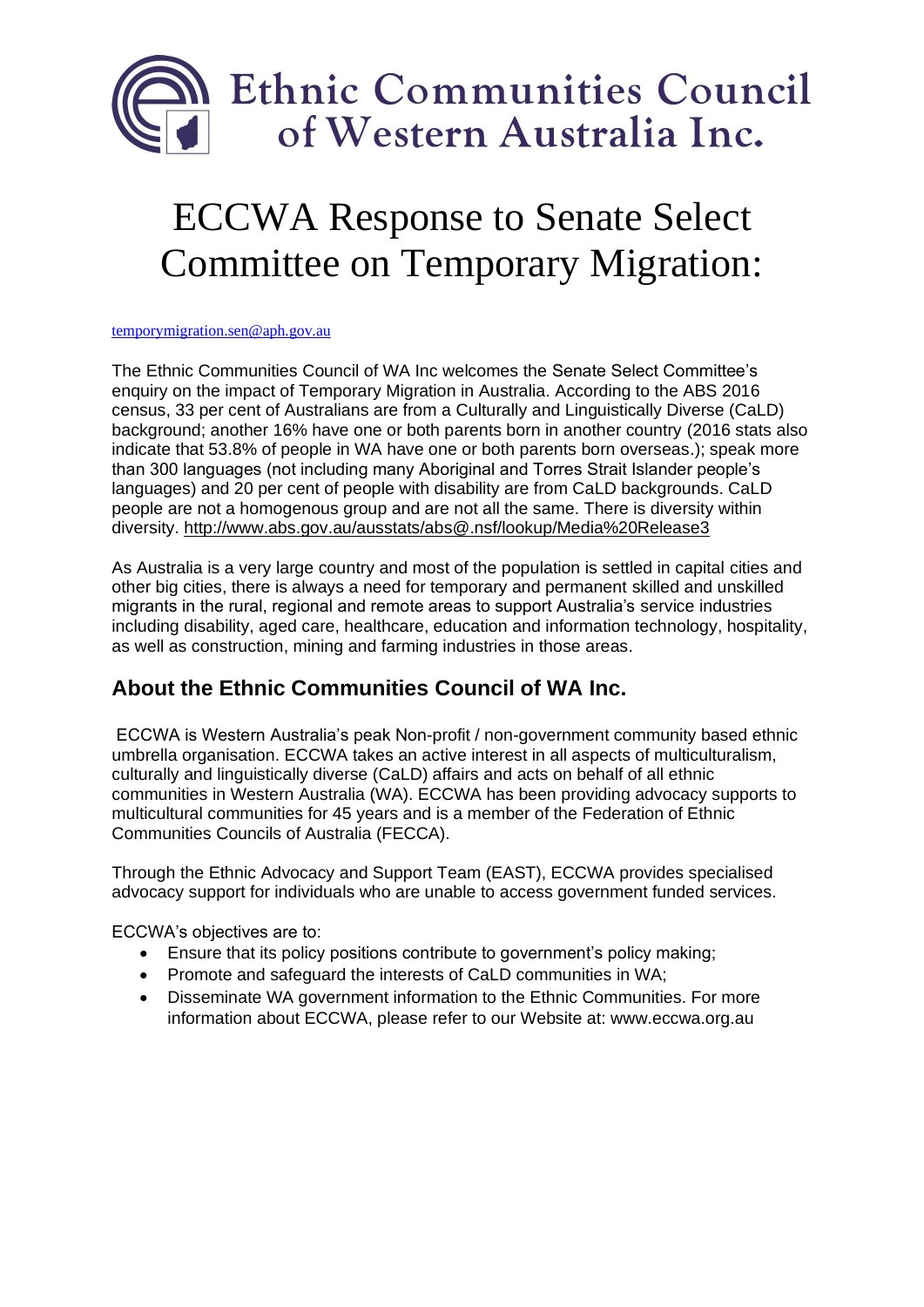# Ethnic Communities Council of Western Australia Inc.

### **ECCWA's response to the Terms of reference:**

On 5 December 2019, the Senate resolved to establish a Select Committee on Temporary Migration, to inquire into and report on the impact temporary migration has on the Australian economy, wages and jobs, social cohesion and workplace rights and conditions, with particular reference to:

#### **(A) Government policy settings including their impact on the employment prospects and social cohesions of Australians;**

Australia since the arrival of the white settlers has always benefited from properly managed migration programs to advance its economic, political, social and cultural development. Australia's Multicultural Policy states that government services and programs must be responsive to the needs of our culturally diverse communities; It commits to an access and equity framework and puts the onus on the government to provide equitable services to Australians from all backgrounds,

However, during the last three decades' subsequent governments have been implementing policies like:

- Cutting interpreter and translation funding from most non-government community based agencies that support migrants and refugees;
- Significantly reducing annual migration intake: )
- Introducing written citizenship tests which have excluded so many people who are not even literate in their own language but are hardworking, tax paying responsible people with no recognition for their contribution to the Australian economy, social cohesion and workplace rights and conditions.
- Demonising asylum seekers as burdens on the welfare system and locking them up indefinitely in off-shore detention centres. This policy has divided the Australian public.
- Ignoring the impact of Temporary protection visas on women escaping domestic violence not being allowed to work and support themselves and having to wait lengthy periods for decisions on their visa status by the Department of Home Affairs means they become dependent on the Not-for -profit community network for housing and financial support. This leads to perceptions in the Community that these women may not be legitimately needing protection but making use of a system and getting welfare support.
- Not acknowledging the impact of Australian born children to Australian citizens and Temporary visa holders which has enormous implications for the Not-for profit sector as often the community has to support the mother and child as the mother is not allowed to work and the Australian born father wishes no responsibility for the child and does not wish to pay child support. These regulations also put a drain on the Family Court System, the Welfare (Centrelink) system, Housing, Health etc. The damage to social cohesion and mainstream society's attitudes is also substantial as a result of these policies.

Unfortunately, having people from diverse ethnic, religious, race backgrounds in a melting pot without programs to support their healthy integration and adaptation into mainstream Australia is more likely to cause more problems and create further disadvantages for a minority group who are already disadvantaged. Further, Australian migrants may not feel welcomed, included in the wider community or develop a sense of belonging to Australia. It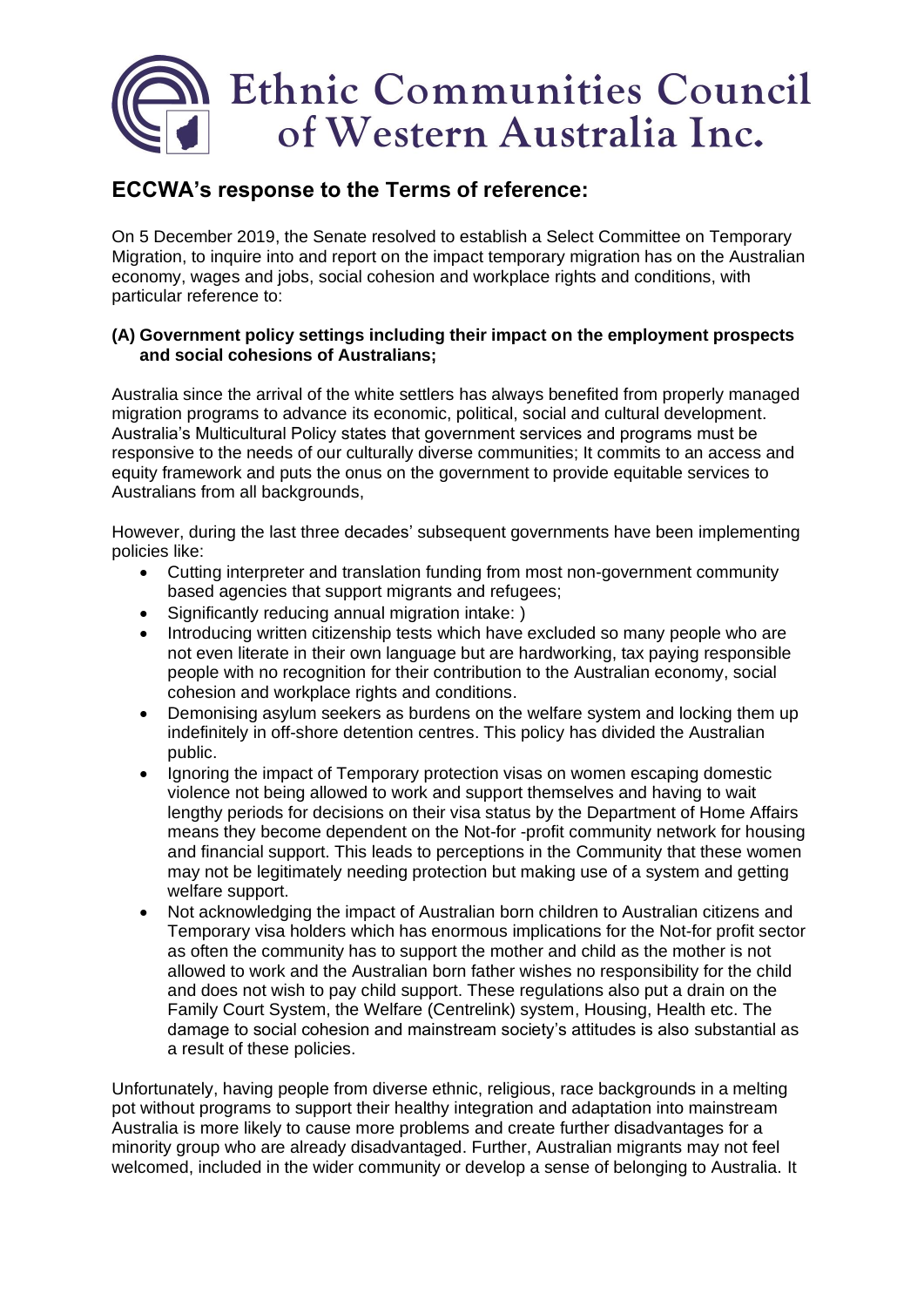

will also cause them to become very isolated and subject to be abused through poor workplace conditions.

The Australian Multicultural Policy is not monitored, evaluated and audited. The government departments are not appropriately resourced to support CaLD people more equitably. Australia needs a labour force to sustain production and improve the services in the regional, rural and remote areas and therefore needs to improve the infrastructure and policies to enable the integration of migrants in the Australian society.

#### **(B) The impact of temporary skilled and unskilled migration on Australia's labour market;**

As Australia has an ageing population and birth rates are low, through people on Working Holiday and 457 Visas (since 1996), Australia has been benefiting significantly from temporary migration of skilled and unskilled labour force in the rural and remote areas in mining, farming, construction, and services industries. Most agricultural towns in Queensland, Western Australia and Victoria can only be sustainable on properly managed temporary and permanent migration programs. Most young people in these towns move to bigger cities for better education and employment opportunities and the loss of their labour could only be mitigated by increased migration to the regions. www.pc.gov.au › data › assets > pdf\_file > sub062-migrant-intake

#### **(C) Policy responses to challenges posed by the temporary migration;**

ECCWA is concerned that while employers may use their resources to train migrants on temporary visas, these temporary migrants may or may not be granted permanent visas or be allowed to bring their family members to Australia and they may have to leave the country after gaining training and experience. This is a waste of limited training resources and the workforce also loses the experience and expertise of the employee. We then have to spend more time and resources to train a new workforce which may or may not be sustainable for the long term. It would also be difficult to maintain and sustain a workforce if temporary migrants cannot benefit from Australia's Medicare, healthcare, education, and other services equally as everyone else. Australia's temporary and permanent skilled and unskilled migration program must take into consideration it's international obligations and covenants and Family Stream Migration requirements.

#### **(D) Whether permanent migration offers better long term benefits for Australia's economy, Australian workers and social cohesions;**

ECCWA believes that permanent migration may offer long term benefits to Australia's economy and social cohesion, if the government meaningfully resources its multicultural policy and programs and builds the infrastructure to equitably meet the employment, housing, education, healthcare, disability, aged care and other needs of migrants.